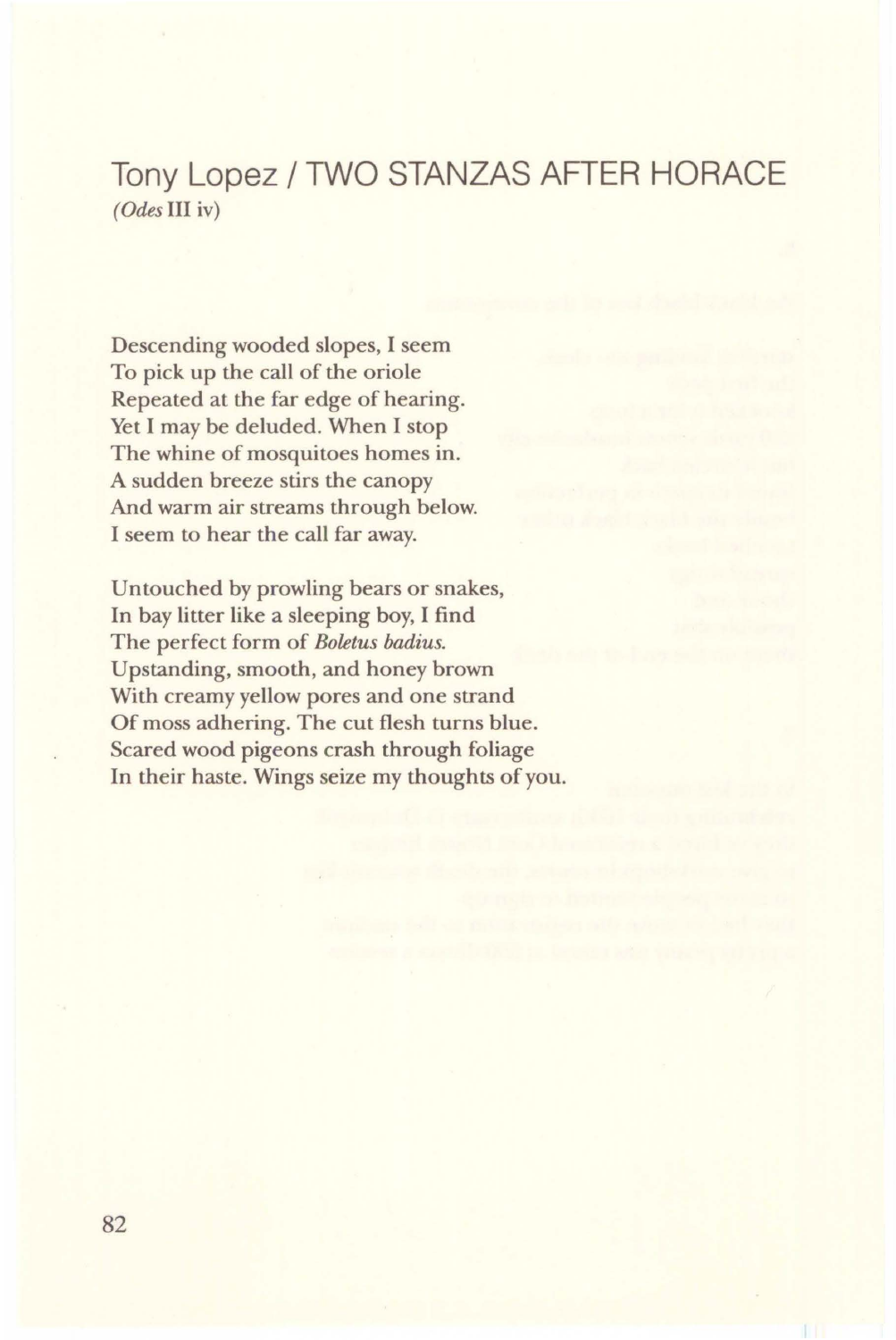## from ASSEMBLY POINT D

Every so often the day builds around a menu Say taking stock from the freezer for a *risotto*  Or calling early at the fish stall: oysters on ice. Let's eat again real soon. I would be happy to go With that old authentic abstract expressionist work If we could print it on plastic. We're looking at A futures market in concept art. You could hedge Against primitives or streetnics or property as such, Get in at zero and the only way is up. White image of a plane on a blue ground Then pull back to route on map of North America. Eventually the loss of loss, fear of experience (Tanks in European forests) writing *The Georgics* When civil war had destroyed the culture itself.

This turning seems to go only to a business park. You're on the bus tonight, headphones, synthetic waves, Daryl Hall sings we've reached the borderline By a terrace of little cottages made over *bijou.*  A large selection of other vehicles always available Leaving Taunton on the M5. "Love will last forever." In a thousand cities our offices are getting ready To see that every transaction goes smoothly. When the alarm sounds we go to assembly point D. Agoraphobia, chronic anxiety, social phobia, The narrator is bound up in some unspecified crisis. When did the blue skies start to gather clouds? How long have we poor shepherds lived and dreamed Within these shady incremental pay-scales?

83